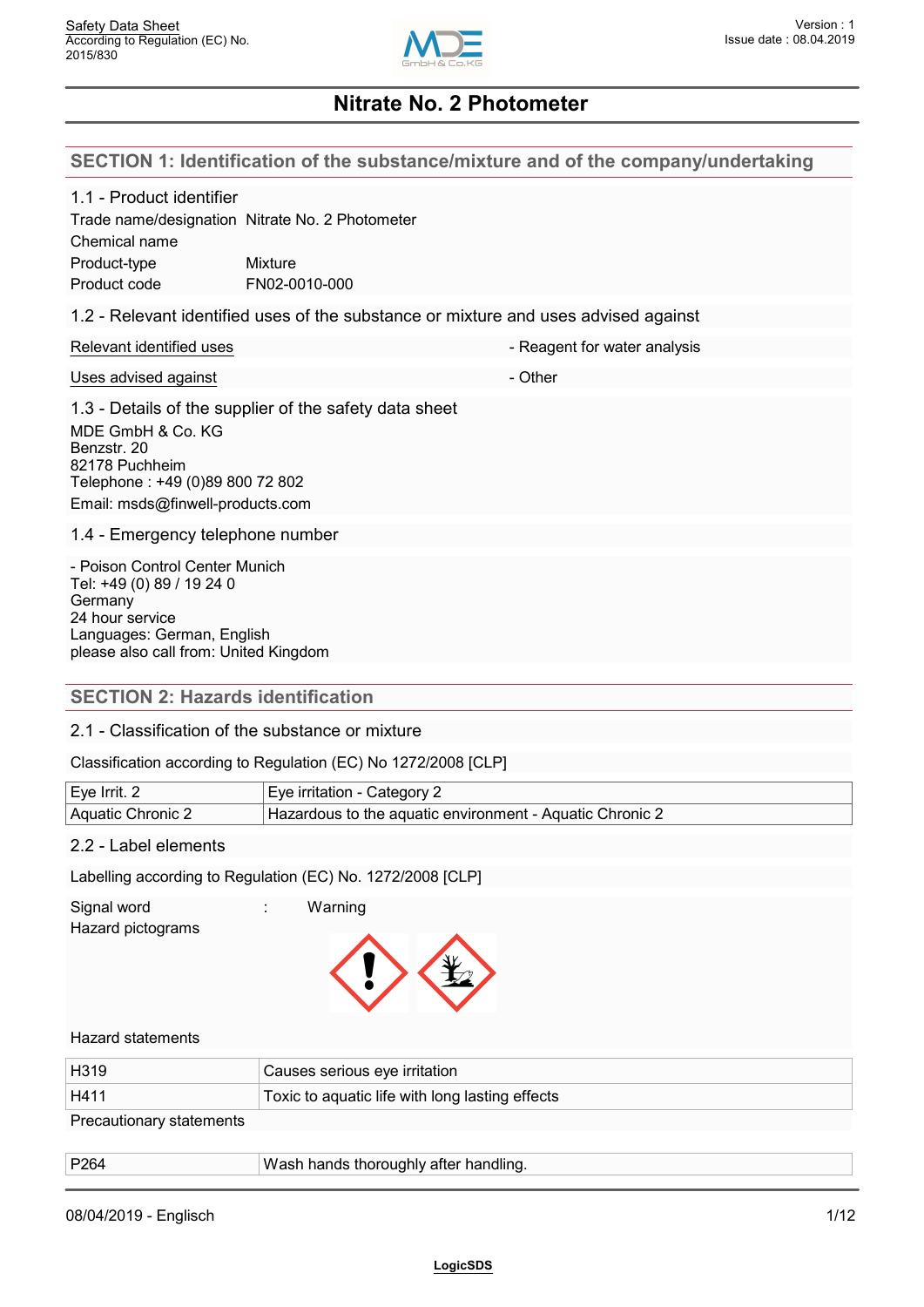

| P <sub>273</sub>    | Avoid release to the environment.                                                                                                   |  |  |  |  |
|---------------------|-------------------------------------------------------------------------------------------------------------------------------------|--|--|--|--|
| P <sub>280</sub>    | Wear protective gloves, protective clothing, eye protection.                                                                        |  |  |  |  |
| P305+P351+P338      | IF IN EYES: Rinse cautiously with water for several minutes. Remove contact lenses,<br>if present and easy to do. Continue rinsing. |  |  |  |  |
| P337+P313           | If eye irritation persists: Get medical advice/attention.                                                                           |  |  |  |  |
| P391                | Collect spillage.                                                                                                                   |  |  |  |  |
| P <sub>501</sub>    | Dispose of contents, container to an appropriate recycling or disposal facility.                                                    |  |  |  |  |
| EUH-phrases         | None                                                                                                                                |  |  |  |  |
| 2.3 - Other hazards |                                                                                                                                     |  |  |  |  |
| PBT-substance.      | - No information available.                                                                                                         |  |  |  |  |

vPvB-substance.  $\blacksquare$ 

Other hazards which do not result in classification - No information available.

# **SECTION 3: Composition / information on ingredients**

Symptoms and effects - After eye contact - Causes eye irritation.

#### 3.1 - Substances

#### Not applicable

### 3.2 - Mixtures

| Chemical name                           | No                                                                 | ℅        | Class                    | Spec. concentrations |
|-----------------------------------------|--------------------------------------------------------------------|----------|--------------------------|----------------------|
| potassium bromide                       | CAS No.: 7758-02-3<br>Index No.:<br>EC No.:231-830-3               | < 30     | Eye Irrit. 2 - H319      | Not applicable       |
| zinc powder - zinc dust<br>(stabilised) | CAS No.: 7440-66-6<br>Index No.: 030-001-01-9<br>EC No.: 231-175-3 | $\leq 5$ | Aquatic Chronic 1 - H410 | Not applicable       |

## **SECTION 4: First aid measures**

#### 4.1 - Description of first aid measures

| Following inhalation                                              | - No special measures are necessary.<br>- Provide fresh air.                                                                       |
|-------------------------------------------------------------------|------------------------------------------------------------------------------------------------------------------------------------|
| Following skin contact                                            | - Wash immediately with: Water<br>- When in doubt or if symptoms are observed, get medical<br>advice.                              |
| After eye contact                                                 | - Rinse immediately carefully and thoroughly with eye-bath or<br>water.<br>- In case of eye irritation consult an ophthalmologist. |
| After ingestion                                                   | - Rinse mouth thoroughly with water.<br>- Do NOT induce vomiting.                                                                  |
| 4.2 - Most important symptoms and effects, both acute and delayed |                                                                                                                                    |
| Symptoms and effects - Following inhalation                       | - No information available.                                                                                                        |
| Symptoms and effects - Following skin contact                     | - No information available.                                                                                                        |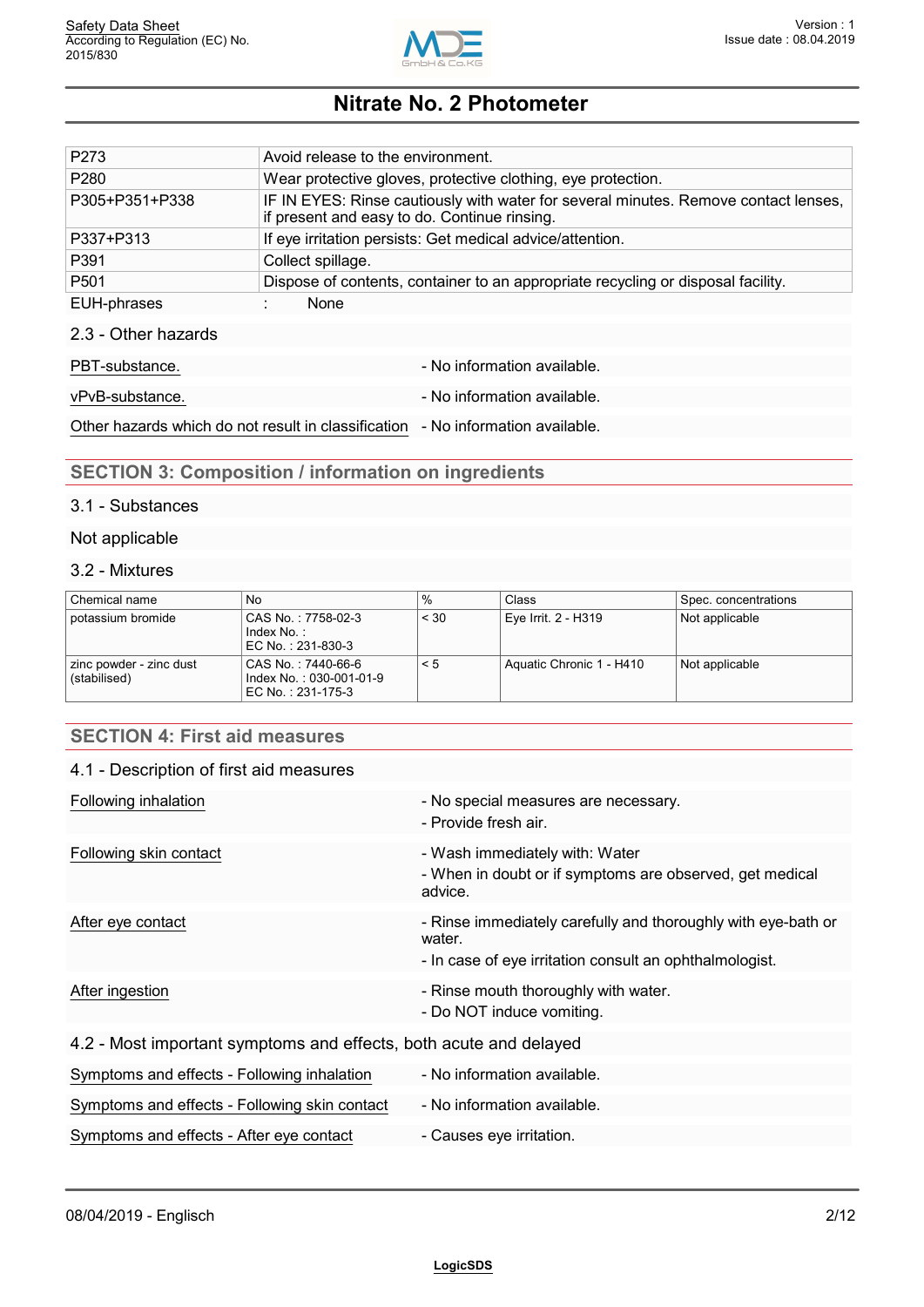

Symptoms and effects - After ingestion - No information available.

#### 4.3 - Indication of any immediate medical attention and special treatment needed

- Treat symptomatically.

## **SECTION 5: Firefighting measures**

#### 5.1 - Extinguishing media

| Suitable extinguishing media                                | - ABC-powder<br>- Carbon dioxide (CO2)                                |
|-------------------------------------------------------------|-----------------------------------------------------------------------|
|                                                             | - Foam<br>- Extinguishing powder                                      |
| Unsuitable extinguishing media                              | - Full water jet                                                      |
| 5.2 - Special hazards arising from the substance or mixture |                                                                       |
| Special hazards arising from the substance or<br>mixture    | - No information available.                                           |
| Hazardous decomposition products                            | - Hydrogen bromide (HBr)<br>- metallic oxides containing heavy metals |

#### 5.3 - Advice for firefighters

- Co-ordinate fire-fighting measures to the fire surroundings.

| <b>SECTION 6: Accidental release measures</b>                                |                                                         |
|------------------------------------------------------------------------------|---------------------------------------------------------|
| 6.1 - Personal precautions, protective equipment and emergency procedures    |                                                         |
| For non-emergency personnel                                                  | - Use personal protection equipment.                    |
| For emergency responders                                                     | - No information available.                             |
| 6.2 - Environmental precautions                                              |                                                         |
| - No information available.                                                  |                                                         |
| 6.3 - Methods and material for containment and cleaning up                   |                                                         |
| Methods and material for containment                                         | - No information available.                             |
| Methods and material for cleaning up                                         | - Take up mechanically.<br>- Wash with plenty of water. |
| Inappropriate techniques                                                     | - No information available.                             |
| 6.4 - Reference to other sections                                            |                                                         |
| - Disposal: see section 13<br>- Personal protection equipment: see section 8 |                                                         |
| <b>SECTION 7: Handling and storage</b>                                       |                                                         |
| 7.1 - Precautions for safe handling                                          |                                                         |
| Recommendation                                                               | - Avoid: Eye contact                                    |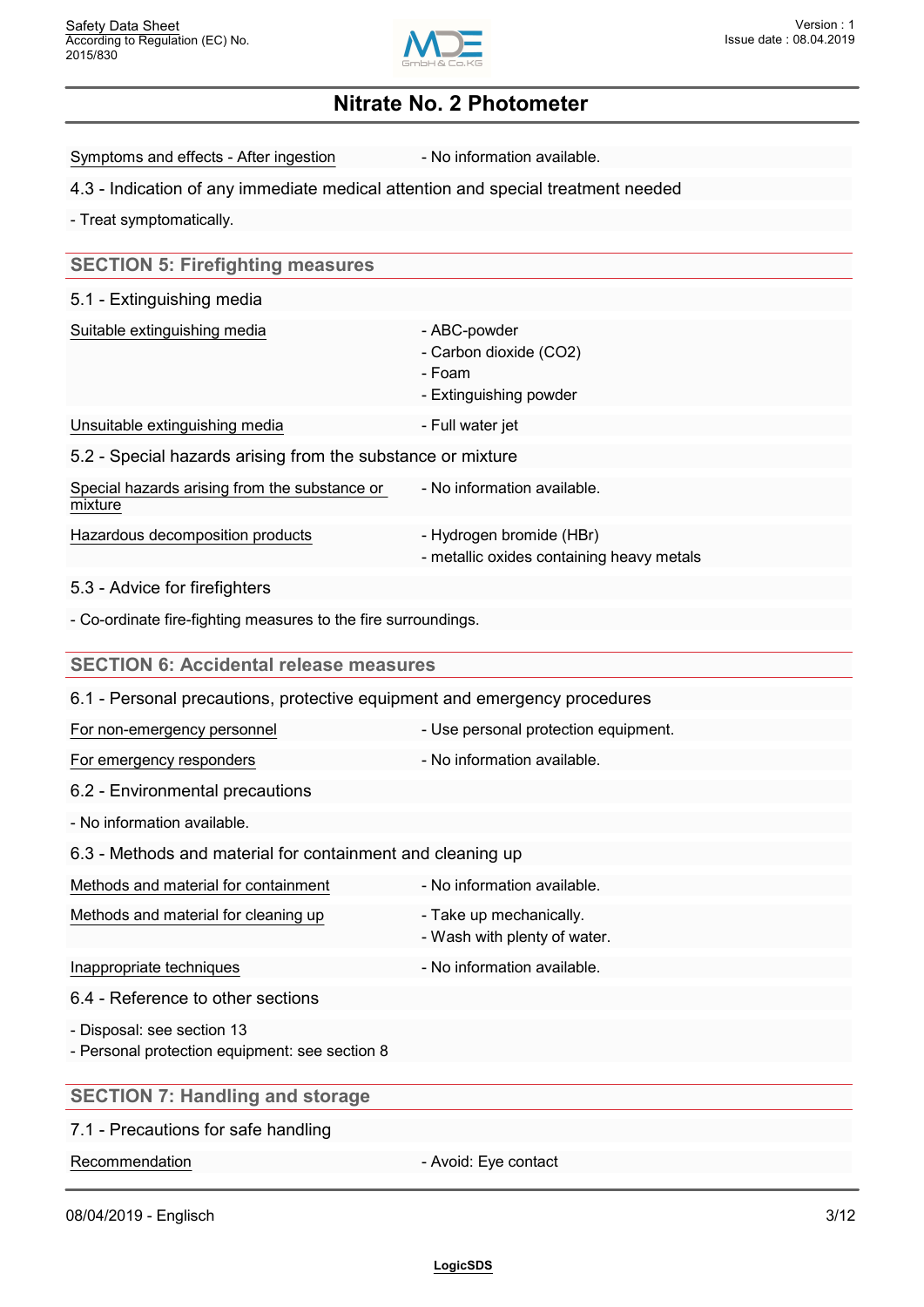

|                                                                          | - Avoid: Generation/formation of dust<br>- It is recommended to design all work processes always so<br>that the following is excluded: Eye contact |  |
|--------------------------------------------------------------------------|----------------------------------------------------------------------------------------------------------------------------------------------------|--|
| Advices on general occupational hygiene                                  | - No information available.                                                                                                                        |  |
| 7.2 - Conditions for safe storage, including any incompatibilities       |                                                                                                                                                    |  |
| - No information available.                                              |                                                                                                                                                    |  |
| 7.3 - Specific end use(s)                                                |                                                                                                                                                    |  |
| - Reagent for water analysis                                             |                                                                                                                                                    |  |
| <b>SECTION 8: Exposure controls/personal protection</b>                  |                                                                                                                                                    |  |
| 8.1 - Control parameters                                                 |                                                                                                                                                    |  |
| 8.2 - Exposure controls                                                  |                                                                                                                                                    |  |
| Appropriate engineering controls                                         | - No information available.                                                                                                                        |  |
| Individual protection measures, such as personal<br>protective equipment | - Suitable protective clothing: lab coat                                                                                                           |  |
|                                                                          | - Suitable eye protection: Eye glasses<br>with side protection                                                                                     |  |
|                                                                          | - Tested protective gloves must be worn                                                                                                            |  |
|                                                                          | - Suitable material: NBR (Nitrile rubber)                                                                                                          |  |

# **SECTION 9: Physical and chemical properties**

## 9.1 - Information on basic physical and chemical properties

| Physical state<br>Colour | Solid<br>light grey | Appearance<br>Odour | Powder<br>odourless |  |
|--------------------------|---------------------|---------------------|---------------------|--|
| Odour threshold          |                     | No data available   |                     |  |
| pH                       |                     | No data available   |                     |  |
| Melting point            |                     | No data available   |                     |  |
| Freezing point           |                     | No data available   |                     |  |
| Boiling point            |                     | No data available   |                     |  |
| Flash point              |                     | No data available   |                     |  |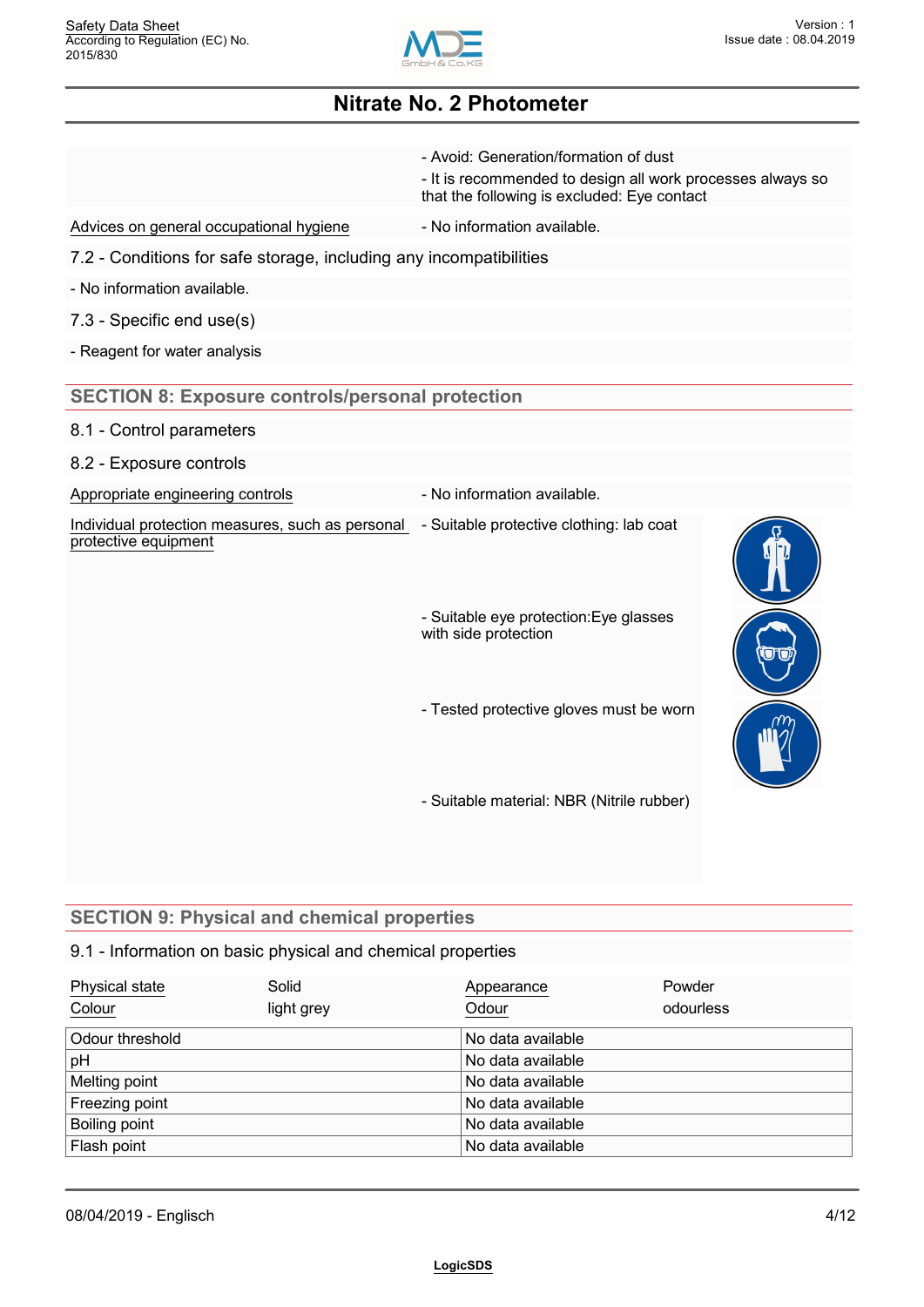

| No data available |
|-------------------|
| No data available |
| No data available |
| No data available |
| No data available |
| No data available |
| No data available |
| No data available |
| partially soluble |
| No data available |
| No data available |
| No data available |
| No data available |
| No data available |
| No data available |
| No data available |
| No data available |
|                   |

#### 9.2 - Other information

| VOC content             | No data available |
|-------------------------|-------------------|
| Minimum ignition energy | No data available |
| Conductivity            | No data available |

#### **SECTION 10: Stability and reactivity**

- 10.1 Reactivity
- This material is considered to be non-reactive under normal use conditions.
- 10.2 Chemical stability
- The product is chemically stable under recommended conditions of storage, use and temperature.
- 10.3 Possibility of hazardous reactions
- No hazardous reaction when handled and stored according to provisions.

## 10.4 - Conditions to avoid

- Protect from moisture.
- Acids
- 10.5 Incompatible materials
- No information available.
- 10.6 Hazardous decomposition products
- Does not decompose when used for intended uses.

## **SECTION 11: Toxicological information**

- 11.1 Information on toxicological effects
- Acute toxicity **Acute toxicity Acute toxicity Acute 1**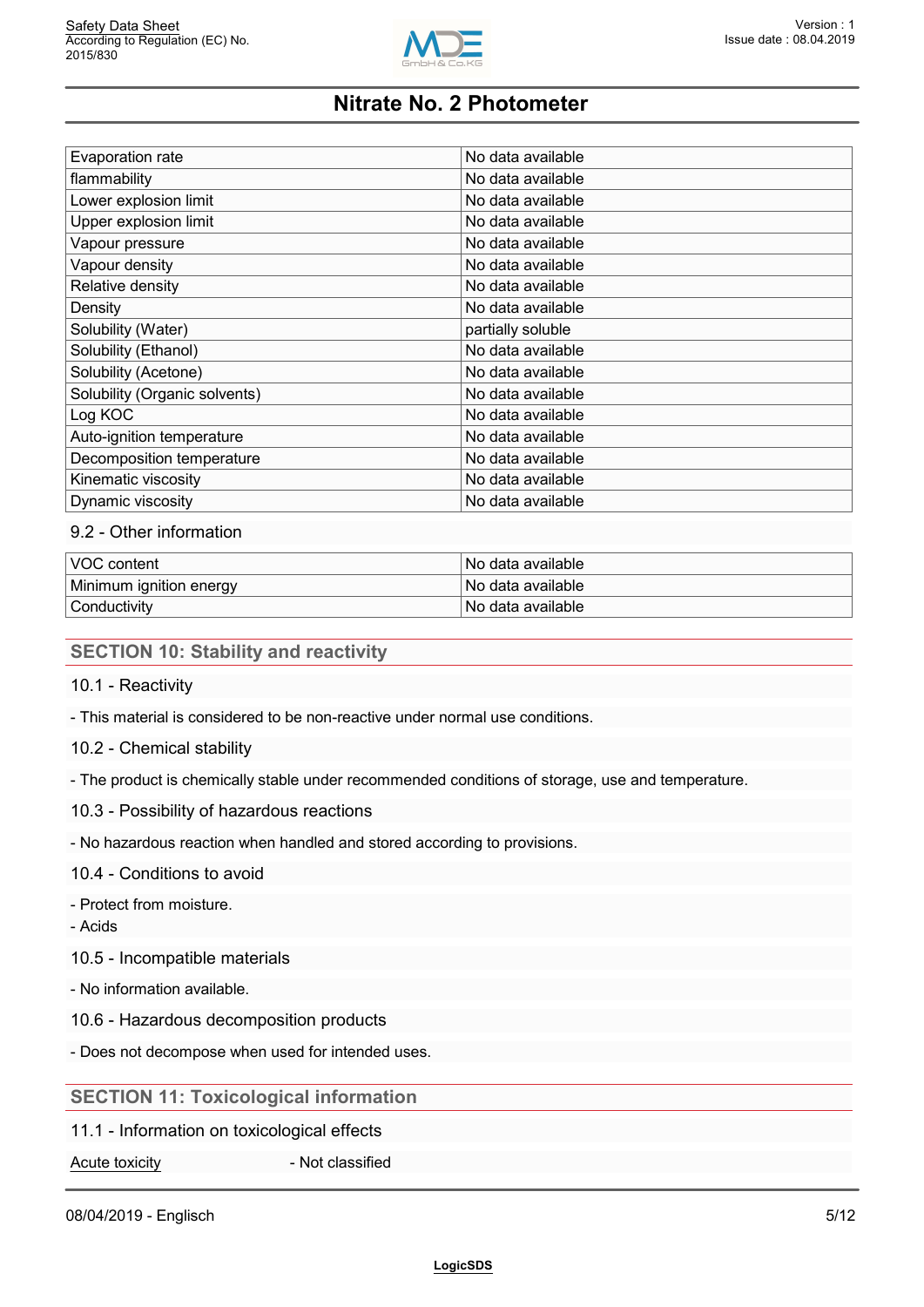

#### Toxicity : Mixture

| LD50 oral (rat)                       | No data available              |
|---------------------------------------|--------------------------------|
| LD50 dermal (rat)                     | No data available              |
| LD50 dermal (rabbit)                  | <sup>∣</sup> No data available |
| LC50 inhalation (rat)                 | No data available              |
| LC50 inhalation dusts and mists (rat) | <sup>∣</sup> No data available |
| LC50 inhalation vapours (rat)         | No data available              |

- Based on available data, the classification criteria are not met.

#### Toxicity : Substances

|                                      | potassium bromide (7758-02-3)                                 |                             |  |
|--------------------------------------|---------------------------------------------------------------|-----------------------------|--|
|                                      | LD50 oral (rat)                                               | 3070 mg/kg<br><b>TOXNET</b> |  |
| Skin corrosion/irritation            | - Not classified                                              |                             |  |
| Serious eye damage/eye<br>irritation | - Eye irritation - Category 2 - Causes serious eye irritation |                             |  |
|                                      | - Irritating to eyes.                                         |                             |  |
| Respiratory or skin<br>sensitisation | - Not classified                                              |                             |  |
| Germ cell mutagenicity               | - Not classified                                              |                             |  |
| Carcinogenicity                      | - Not classified                                              |                             |  |
| Reproductive toxicity                | - Not classified                                              |                             |  |
| STOT-single exposure                 | - Not classified                                              |                             |  |
| STOT-repeated exposure               | - Not classified                                              |                             |  |
| Aspiration hazard                    | - Not classified                                              |                             |  |
|                                      |                                                               |                             |  |

## **SECTION 12: Ecological information**

## 12.1 - Toxicity

#### Toxicity : Mixture

| EC50 48 hr crustacea              | No data available |
|-----------------------------------|-------------------|
| LC50 96 hr fish                   | No data available |
| ErC50 algae                       | No data available |
| ErC50 other aquatic plants        | No data available |
| NOEC chronic fish                 | No data available |
| NOEC chronic crustacea            | No data available |
| NOEC chronic algae                | No data available |
| NOEC chronic other aquatic plants | No data available |

#### Toxicity : Substances

| zinc powder - zinc dust (stabilised) (7440-66-6) |               |
|--------------------------------------------------|---------------|
| EC50 48 hr crustacea                             | 10.068 ma/l   |
|                                                  | Daphnia magna |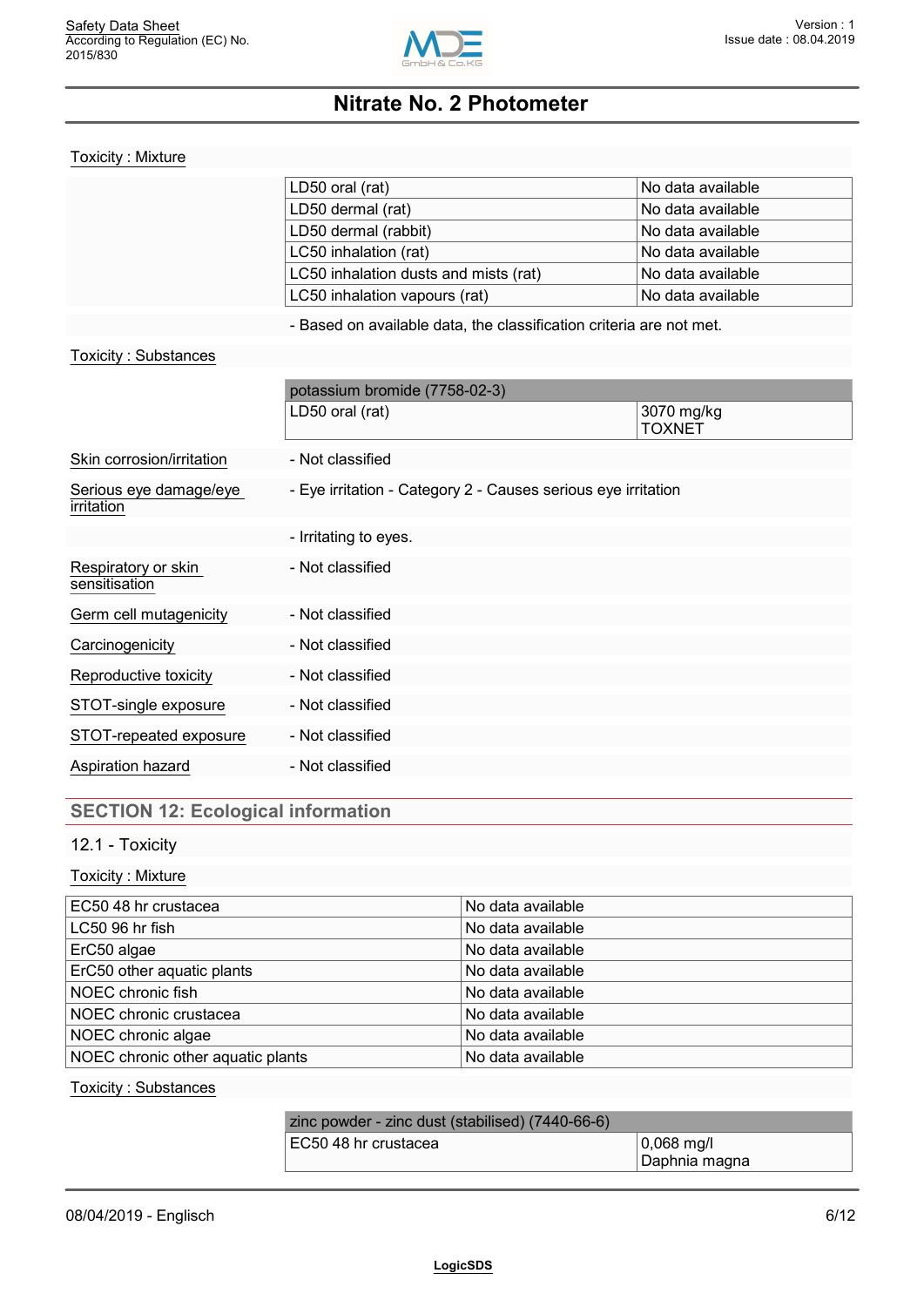

| LC50 96 hr fish               | $0,45$ mg/l<br>Cyprinus carpio                               |
|-------------------------------|--------------------------------------------------------------|
| NOEC chronic crustacea        | $0,101 \text{ mg/l} < V < 0,14 \text{ mg/l}$<br>Daphnia (7d) |
| potassium bromide (7758-02-3) |                                                              |
| EC50 48 hr crustacea          | $> 100$ mg/l<br>Daphnia magna (OECD -<br>202)                |
| LC50 96 hr fish               | $> 45$ mg/l<br>Pimephales promelas (IUCID)                   |

- Toxic to aquatic life with long lasting effects.

12.2 - Persistence and degradability

| Biochemical oxygen demand (BOD) | ⊟No data available l |
|---------------------------------|----------------------|
| Chemical oyxgen demand (COD)    | ⊟No data available l |
| ∣% of biodegradation in 28 days | ⊟No data available l |

- No information available.

12.3 - Bioaccumulative potential

| Bioconcentration factor (BCF) | ' No data available l     |
|-------------------------------|---------------------------|
| Log KC                        | available:<br>No.<br>data |

- No indication of bioaccumulation potential.

- 12.4 Mobility in soil
- No information available.
- 12.5 Results of PBT and vPvB assessment
- No information available.
- No information available.
- 12.6 Other adverse effects

- No information available.

#### **SECTION 13: Disposal considerations**

| 13.1 - Waste treatment methods |  |
|--------------------------------|--|
|--------------------------------|--|

### Waste treatment methods **- Dispose of waste according to applicable legislation**.

- Sewage disposal extensive many contracts are proportionally be Do not empty into drains.
- Special precautions for waste treatment No information available.
	-
- Community or national or regional provisions Dispose according to legislation.

## **SECTION 14: Transport information**

14.1 - UN number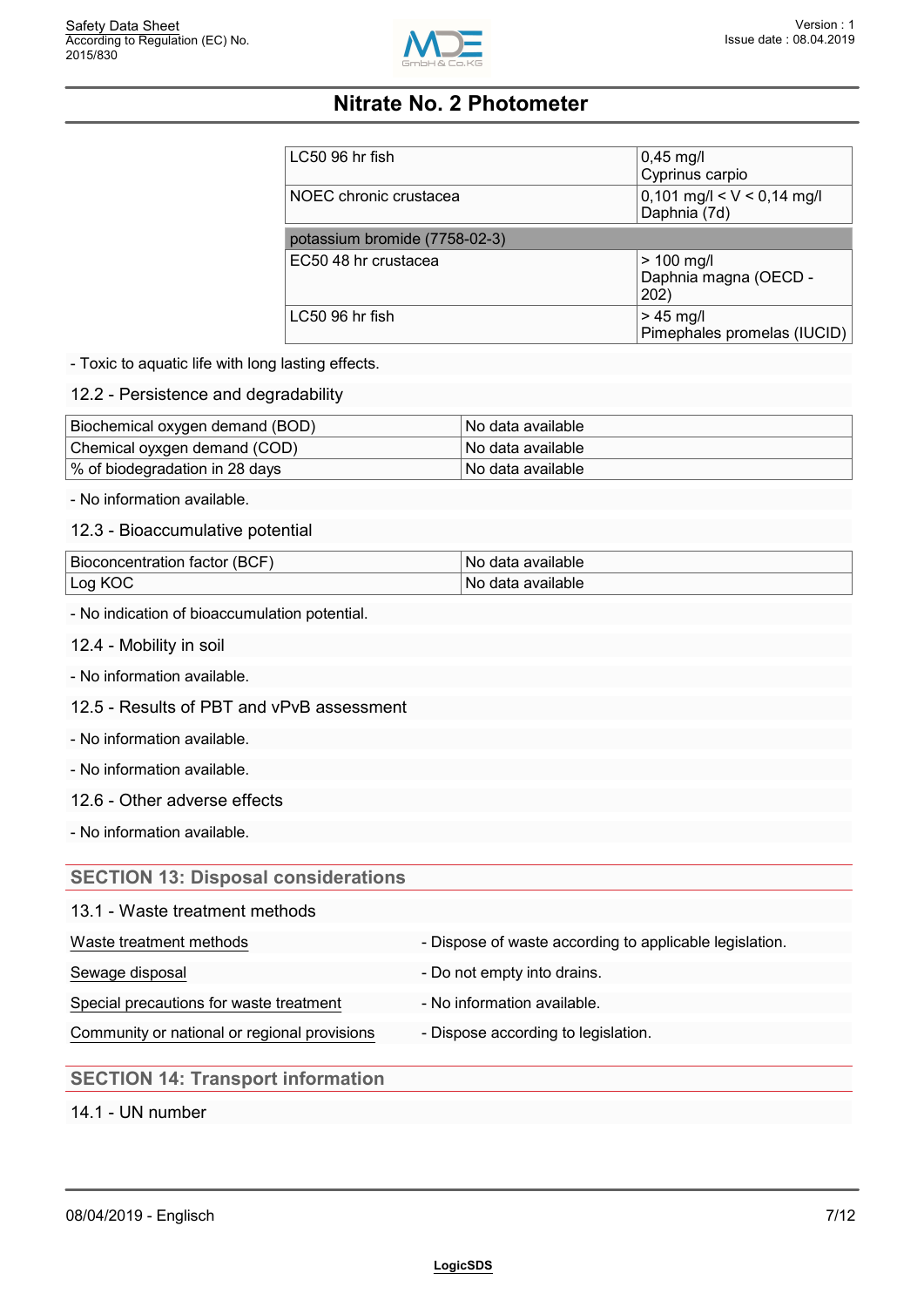

| UN number (ADR)  | <b>UN3077</b> |
|------------------|---------------|
| UN number (RID)  | <b>UN3077</b> |
| UN number (ADN)  | <b>UN3077</b> |
| UN number (IMDG) | <b>UN3077</b> |
| UN number (IATA) | <b>UN3077</b> |

14.2 - UN proper shipping name

| UN proper shipping name<br>(ADR)  | ENVIRONMENTALLY HAZARDOUS SUBSTANCE, SOLID, N.O.S. (zinc<br>powder - zinc dust (stabilised)) |  |
|-----------------------------------|----------------------------------------------------------------------------------------------|--|
| UN proper shipping name<br>(RID)  | ENVIRONMENTALLY HAZARDOUS SUBSTANCE, SOLID, N.O.S. (zinc<br>powder - zinc dust (stabilised)) |  |
| UN proper shipping name<br>(ADN)  | ENVIRONMENTALLY HAZARDOUS SUBSTANCE, SOLID, N.O.S. (zinc<br>powder - zinc dust (stabilised)) |  |
| UN proper shipping name<br>(IMDG) | ENVIRONMENTALLY HAZARDOUS SUBSTANCE, SOLID, N.O.S. (zinc<br>powder - zinc dust (stabilised)) |  |
| UN proper shipping name<br>(IATA) | ENVIRONMENTALLY HAZARDOUS SUBSTANCE, SOLID, N.O.S. (zinc<br>powder - zinc dust (stabilised)) |  |
|                                   |                                                                                              |  |

14.3 - Transport hazard class(es)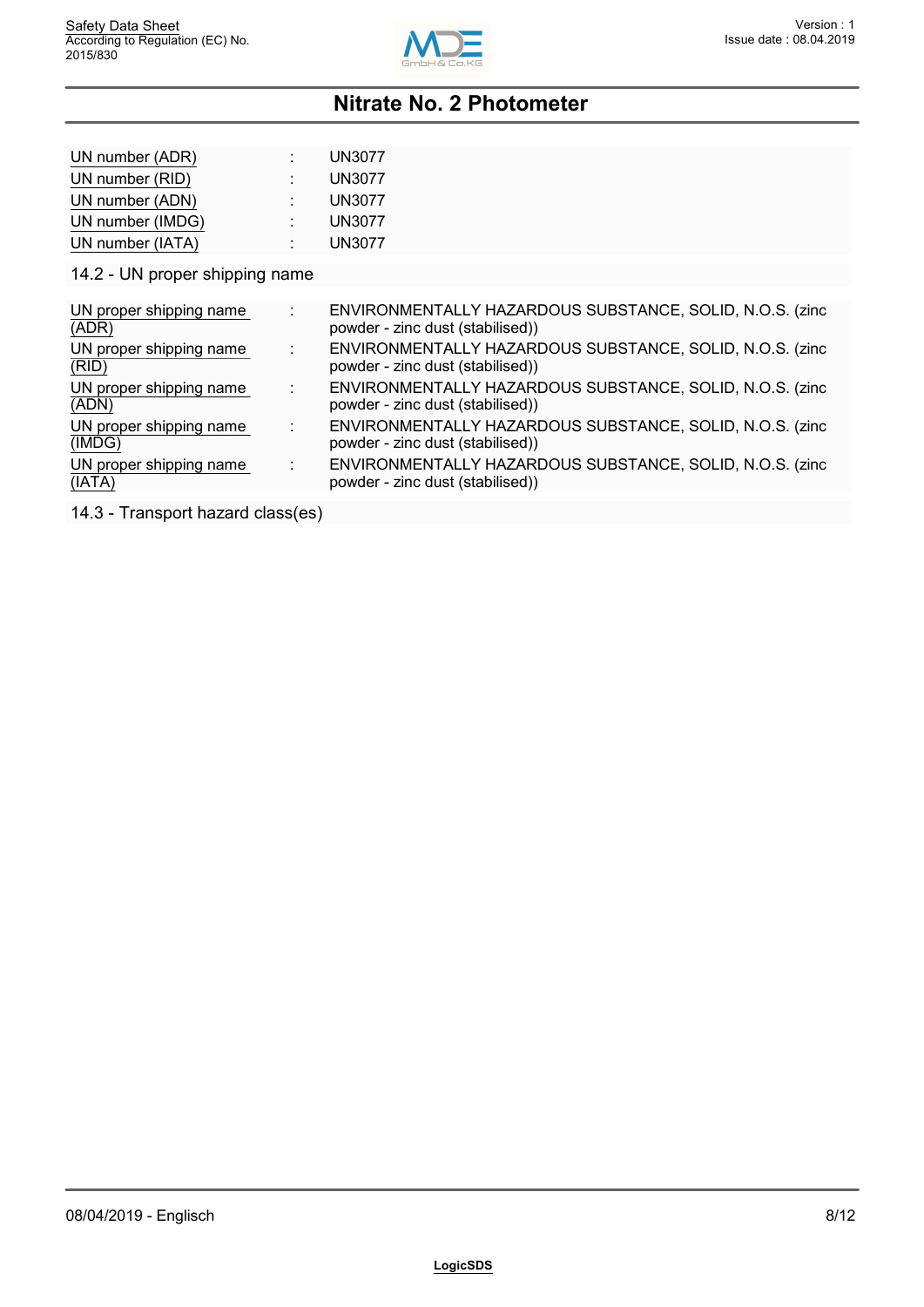

| <b>ADR Transport hazard</b><br>$\overline{\text{class}(\text{es})}$<br>ADR Classification code:<br>Pictograms | ÷ | 9<br>M7                                                                                                                                                   |
|---------------------------------------------------------------------------------------------------------------|---|-----------------------------------------------------------------------------------------------------------------------------------------------------------|
| Transport hazard class(es)                                                                                    | ÷ | 9                                                                                                                                                         |
| (RID)<br>Pictograms                                                                                           |   |                                                                                                                                                           |
| Transport hazard class(es)<br>(ADN)<br>Pictograms                                                             | ÷ | 9                                                                                                                                                         |
| Transport hazard class(es)                                                                                    | ÷ | 9                                                                                                                                                         |
| (MDG)<br>Pictograms                                                                                           |   |                                                                                                                                                           |
| Transport hazard class(es)<br>(IATA)<br>Pictograms                                                            | ÷ | 9                                                                                                                                                         |
| 14.4 - Packing group                                                                                          |   |                                                                                                                                                           |
| Packing group<br>Packing group (RID)<br>Packing group (ADN)<br>Packing group (IMDG)<br>Packing group (IATA)   |   | Ш<br>$\ensuremath{\mathsf{III}}\xspace$<br>$\ensuremath{\mathsf{III}}\xspace$<br>$\ensuremath{\mathsf{III}}\xspace$<br>$\ensuremath{\mathsf{III}}\xspace$ |
| 14.5 - Environmental hazards                                                                                  |   |                                                                                                                                                           |
| Environmental hazards<br>Marine pollutant                                                                     |   | Yes.<br>Hazardous to the aquatic environment - Aquatic Chronic 2                                                                                          |
| 14.6 - Special precautions for user                                                                           |   |                                                                                                                                                           |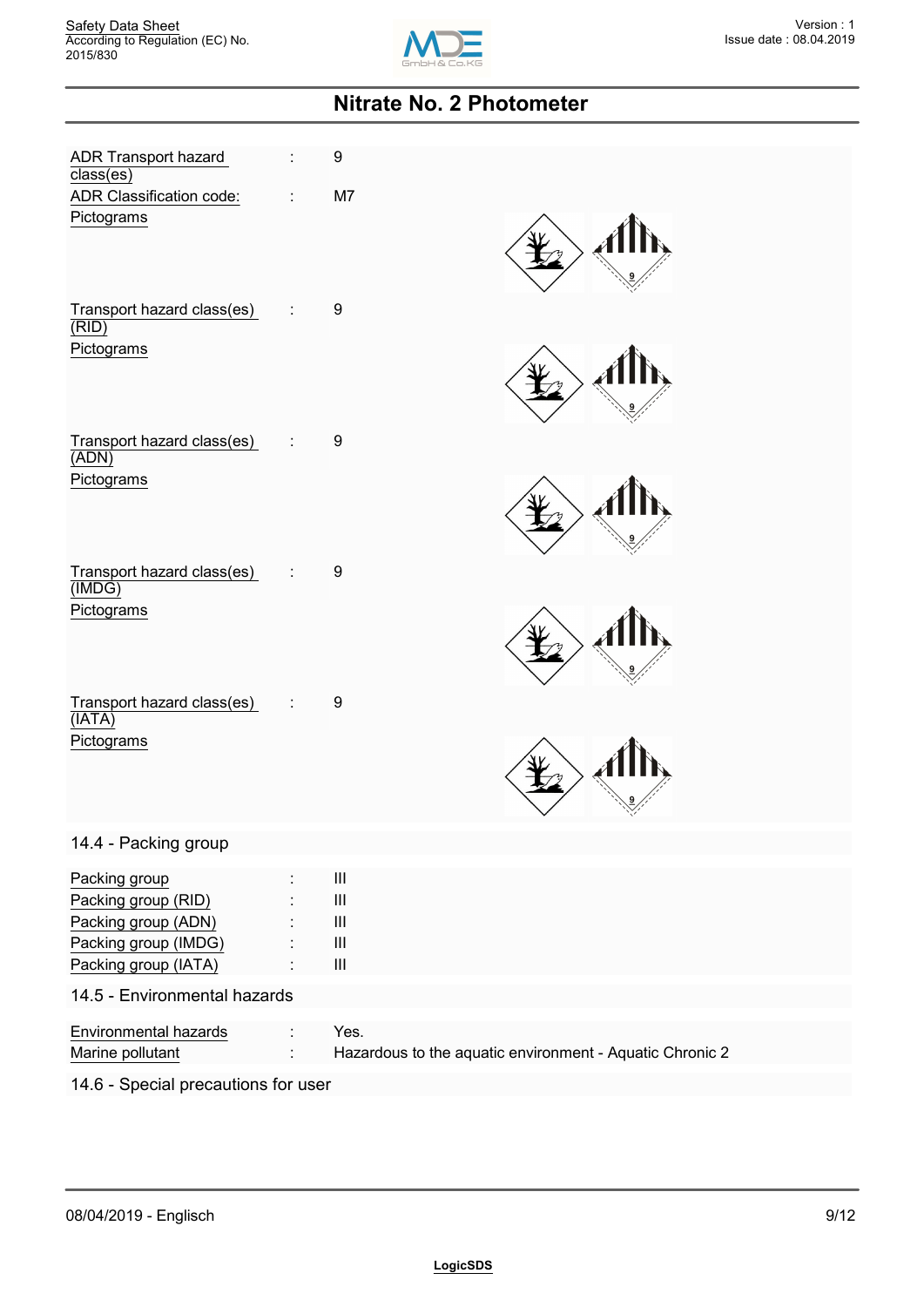

| <b>ADR</b>                                                |                      |
|-----------------------------------------------------------|----------------------|
| <b>ADR Classification code:</b>                           | M7                   |
| <b>ADR Special provisions</b>                             | 274+335+375+601      |
| ADR Limited quantity (LQ)                                 | 5 kg                 |
| <b>ADR Excepted quantities</b>                            | E1                   |
| <b>ADR Packing instructions</b>                           | P002 IBC08 LP02 R001 |
| ADR Special packing provisions                            | PP12 B3              |
| ADR Mixed packing provisions                              | <b>MP10</b>          |
| Instructions for portable tanks and bulk containers       | T <sub>1</sub>       |
| Special provisions for portable tanks and bulk containers | <b>TP33</b>          |
| ADR tank code                                             | <b>SGAV LGBV</b>     |
| ADR tanks special provisions                              |                      |
| Vehicle for tank carriage                                 | AT                   |
| <b>ADR Transport category</b>                             | 3                    |
| <b>ADR Tunnel restriction code</b>                        | E                    |
| ADR Special provisions loading, unloading and handling    | <b>CV13</b>          |
| Special provisions - Packages                             | V13                  |
| Special provisions - Bulk                                 | VC1 VC2              |
| Special provisions - Operation                            |                      |
| ADR Hazard identification number (Kemler No.)             | 90                   |
| <b>RID</b>                                                |                      |
| Special provisions                                        |                      |
| Limited quantity (LQ)                                     |                      |
| <b>Excepted quantities</b>                                |                      |
|                                                           |                      |
| <b>ADN</b>                                                |                      |
| Special provisions                                        |                      |
| Limited quantity (LQ)                                     |                      |
| <b>Excepted quantities</b>                                |                      |
|                                                           |                      |
| <b>IMDG</b>                                               |                      |
| Special provisions                                        |                      |
| Limited quantity (LQ)                                     |                      |
| <b>Excepted quantities</b>                                |                      |
| Packing instructions                                      |                      |
| Special packing provisions                                |                      |
| IBC instruction(s)                                        |                      |
| <b>IBC</b> provisions                                     |                      |
| Instructions for portable tanks and bulk containers       |                      |
| Special provisions for portable tanks and bulk containers |                      |
| EmS codes                                                 |                      |
| Stowage and handling                                      |                      |
| Segregation                                               |                      |
| Properties and observations                               |                      |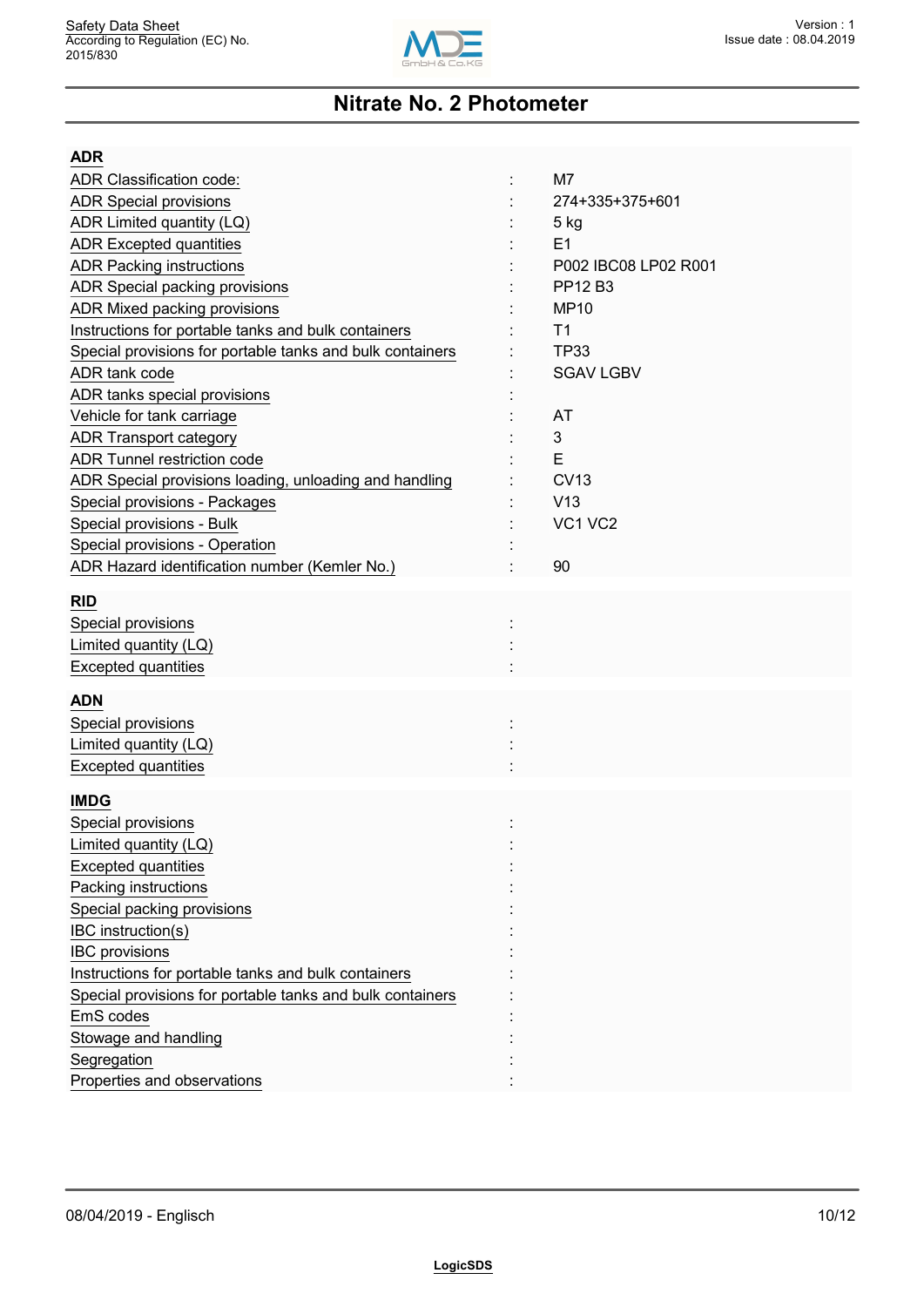

| <b>IATA</b>                                               |  |
|-----------------------------------------------------------|--|
| PCA - Excepted quantities                                 |  |
| PCA - Limited Quantity - Packing Instructions             |  |
| PCA - Limited Quantity - Maximum Net Quantity per Package |  |
| <b>PCA</b> - Packing Instructions                         |  |
| PCA - Maximum Net Quantity per Package                    |  |
| <b>CAO</b> - Packing Instructions                         |  |
| CAO - Maximum Net Quantity per Package                    |  |
| <b>Special Provisions</b>                                 |  |
| <b>ERG Code</b>                                           |  |

14.7 - Transport in bulk according to Annex II of MARPOL 73/78 and the IBC Code

- EHS-Labeling necessary (ADR 2.2.9.1.10, IMDG Code 2.10.3) for single packs and combined packing with inner packing for hazardous substances >5L for liquids and >5kg for solids.

#### **SECTION 15: Regulatory information**

15.1 - Safety, health and environmental regulations/legislation specific for the substance or mixture

| Substances REACH<br>candidates | None              |  |
|--------------------------------|-------------------|--|
| Substances Annex XIV           | None              |  |
| Substances Annex XVII          | None              |  |
| VOC content                    | No data available |  |

15.2 - Chemical Safety Assessment

Chemical safety assessment carried - No information available. out for the product

### **SECTION 16: Other information**

#### SDS versions

| $\mathbf{r}$<br>Version | date<br><b>Issue</b> | ' Description of the amendments' |
|-------------------------|----------------------|----------------------------------|
|                         | 4.2019<br>08.04      | 'MSDS<br>creation                |

Texts of the regulatory sentences

| Aquatic Chronic 1   Hazardous to the aquatic environment - Aquatic Chronic 1 |                                                 |
|------------------------------------------------------------------------------|-------------------------------------------------|
| Aquatic Chronic 2   Hazardous to the aquatic environment - Aquatic Chronic 2 |                                                 |
| Eye Irrit. 2<br>Eye irritation - Category 2                                  |                                                 |
| H319<br>Causes serious eye irritation                                        |                                                 |
| H410<br>Very toxic to aquatic life with long lasting effects                 |                                                 |
| H411                                                                         | Toxic to aquatic life with long lasting effects |

The above information describes exclusively the safety requirements of the product and is based on our present-day knowledge. The information is intended to give you advice about the safe handling of the product named in this safety data sheet, for storage, processing, transport and disposal. The information cannot be transferred to other products. In the case of mixing the product with other products or in the case of processing, the information on this safety data sheet is not necessarily valid for the new made-up material.